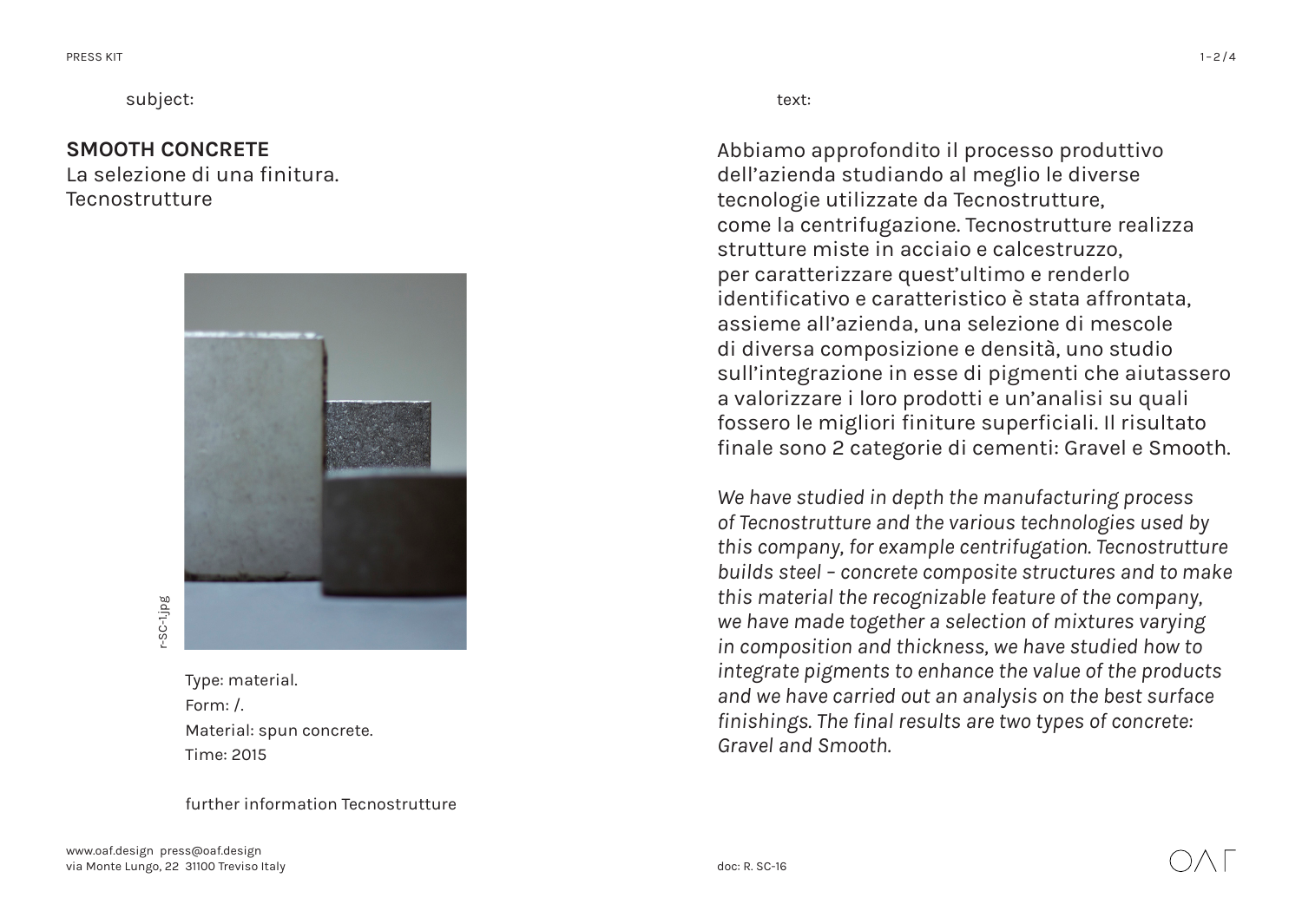attach:





www.oaf.design press@oaf.design via Monte Lungo, 22 31100 Treviso Italy